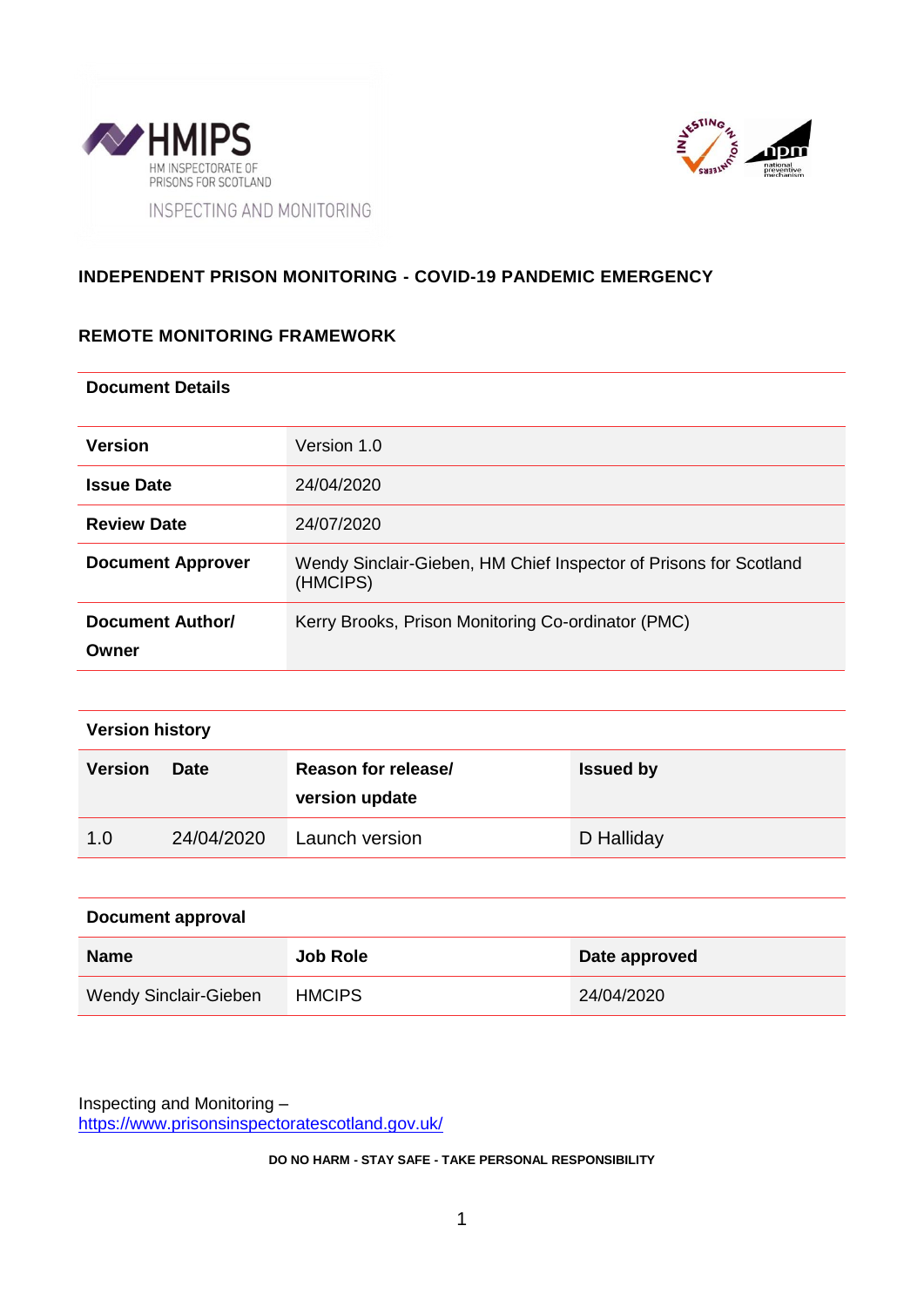### **Introduction**

HMIPS is committed to ensuring that the human rights of those deprived of their liberty are upheld in these extraordinarily challenging times. HMIPS is also committed to ensuring the human rights of staff, Independent Prison Monitors (IPMs) and partner agencies including the NHS and the Scottish Prison Service (SPS) are upheld.

To ensure prison monitoring continues in some form during COVID-19 pandemic and as part of the National Preventative Mechanism (NPM) outlined in the Optional Protocol to the Convention against Torture and Other Cruel, Inhuman or Degrading Treatment or Punishment (OPCAT), HMIPS will move to a remote monitoring system for ensuring human rights are upheld.

The temporary transition is in line with:

- Scottish Government policy to reduce social contact, protect the most vulnerable, and to reduce the spread of the virus
- Scottish Government commitment to OPCAT
- The Council of Europe's Committee for the Prevention of Torture and Inhuman or Degrading Treatment or Punishment (CPT) "Statement of Principles Relating to the Treatment of Persons deprived of their liberty in the context of the coronavirus disease (COVID-19) pandemic"
- Guidance from the World Health Organisation (WHO) Europe "Preparedness, prevention and control of COVID-19 in prisons and other places of detention"
- Public Services Reform (Inspection and Monitoring of Prisons) (Scotland**)** Order 2015
- HMIPS Standards for Inspection and Monitoring

This framework will be kept under continual review and as soon as it is safe and reasonable to do so visits will resume by the IPMs.

The remote monitoring framework will include both qualitative and quantitative detail and have four main components, namely:

- 1. Weekly data requested from SPS Head Office
- 2. Specific detail from each establishment
- 3. Development of projects to inform monitoring moving forward and maintain motivation amongst our volunteers
- 4. Reporting

The framework will be implemented in partnership with the IPMs.

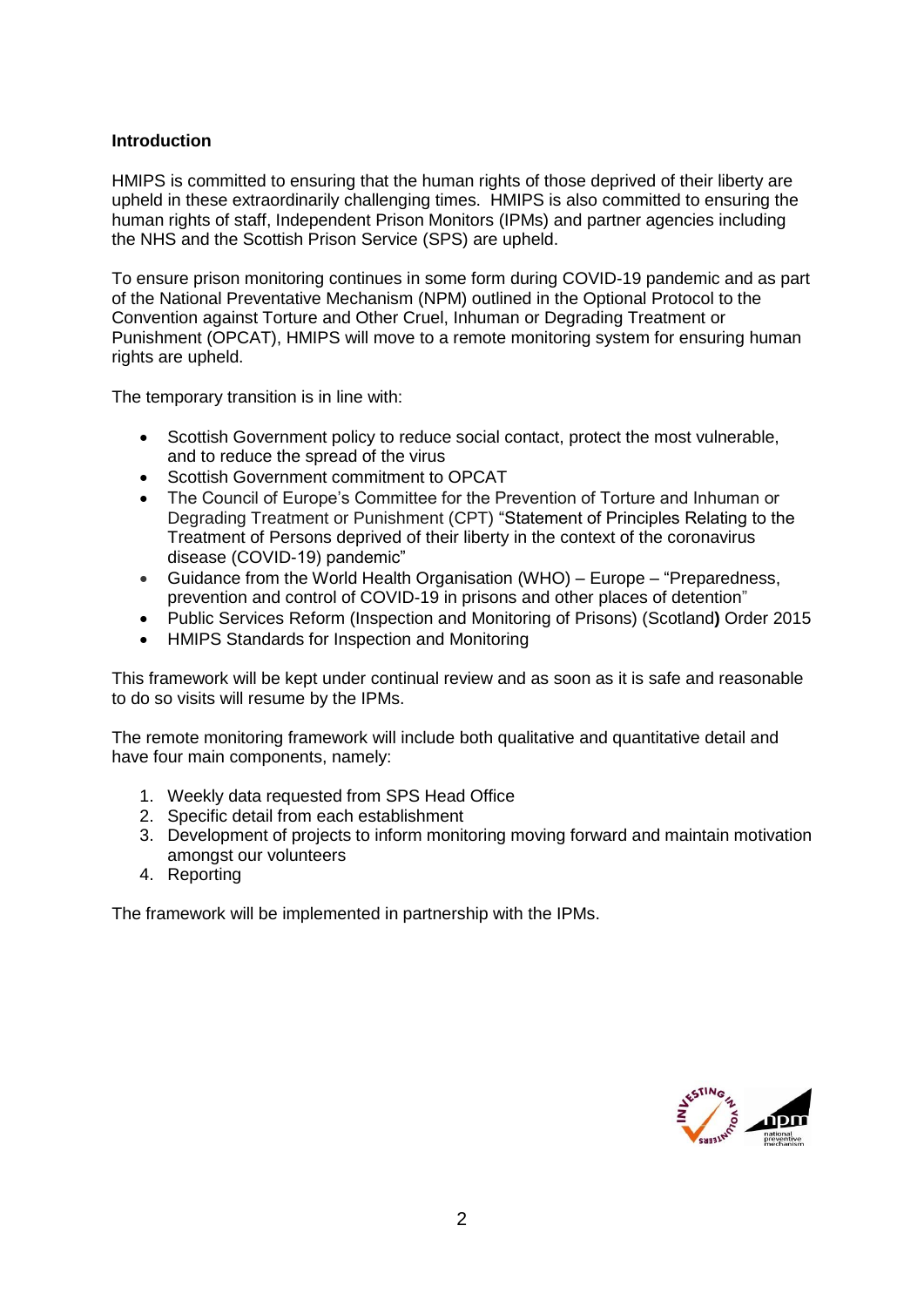## **Part One - Core Data**

In an attempt to reduce the strain on establishments already under pressure from COVID-19 essential data will be requested from the SPS HQ on a weekly basis.

The data will cover each establishment separately and include:

- Establishment population
- No. of suspected cases of COVID-19
- % reduction in SPS staff
- % reduction in NHS staff
- Any restrictions (or new restrictions) placed on healthcare provision
- Regime restrictions

Collecting the core data has two man functions:

- Firstly, to provide HMIPS with pertinent information about what is happening in each establishment; and
- Secondly, to inform a risk assessment process identifying where HMIPS may need to concentrate resource for a period of time

This will be reviewed on a weekly basis and actions agreed with the HMIPS Team.

A copy of the "Core Information Request Form" can be found at Appendix 1. HMIPS information can be found at Appendix 2.

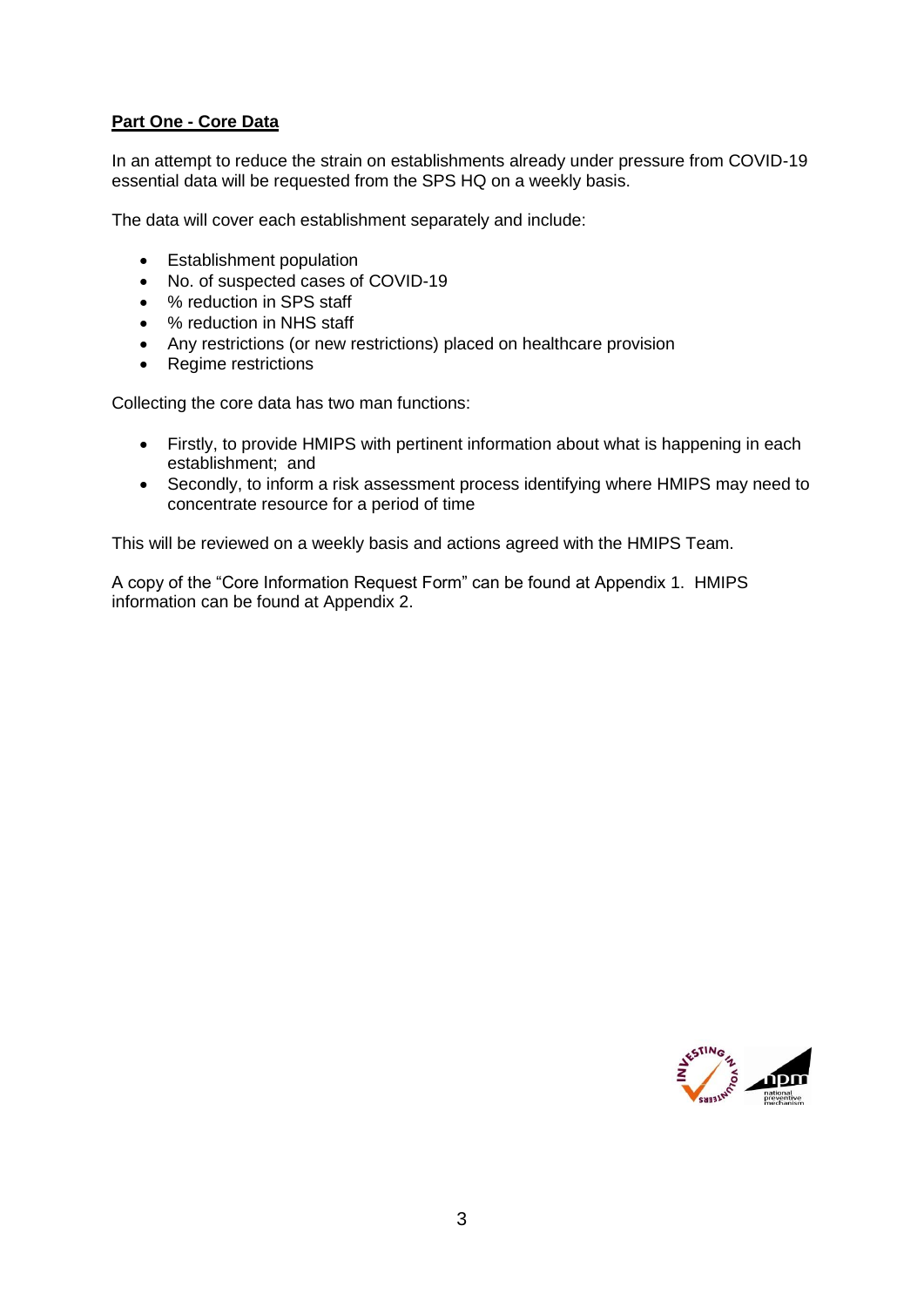## **Part Two - Individual Establishments**

HMIPS acknowledge that in order to protect everyone during the COVID-19 epidemic there will need to be changes to the daily routine and regime in Scotland's prisons. We also acknowledge the vital role SPS and NHS staff play in keeping those in their care safe. **These are challenging times**, and we have already seen evidence of staff in prisons working hard to ensure everyone's safety.

However, in line with the CPT, HMIPS are clear that "*protective measures must never result in inhuman or degrading treatment of persons deprived of their liberty"*.

The following remote monitoring framework actions are based on the CPT principles published in March 2020:

#### **1. To take all possible action to protect the health and safety of all persons deprived of their liberty. Taking such action also contributes to preserving the health and safety of staff.**

HMIPS will monitor the achievement of this by:

- Using core data outlined above to inform an assessment of risk. This will include numbers of people being isolated, and staff SPS/NHS staff percentage absenteeism due to suspected COVID-19
- Establishing at national and local level matters such as the availability of PPE, changes in availability of healthcare services and access in some form of alternative purposeful activity

This is in line with HMIPS Standards for Inspection and Monitoring – Standard 2, Standard 6, and Standard 9.

#### **2. WHO guidelines on fighting the pandemic as well as national health and clinical guidelines consistent with international standards must be respected and implemented fully in all places of deprivation of liberty.**

HMIPS will monitor the achievement of this by:

- Checking there are measures in place to ensure Healthcare continues to be managed under the principle of equivalence to community provision
- Checking that physical and mental health provision continues to be available to those who currently have an identifiable condition or are at risk of developing one
- Checking that those with addiction issues continue to get required medications and support
- Forming an opinion on the adequacy of measures in place to ensure that a gender-responsive approach in addressing the COVID-19 emergency in prisons
- Look for evidence of preventative measures being enacted, such as screening and isolation on admission

This is in line with Standard 9 of HMIPS Standards for Inspection and Monitoring.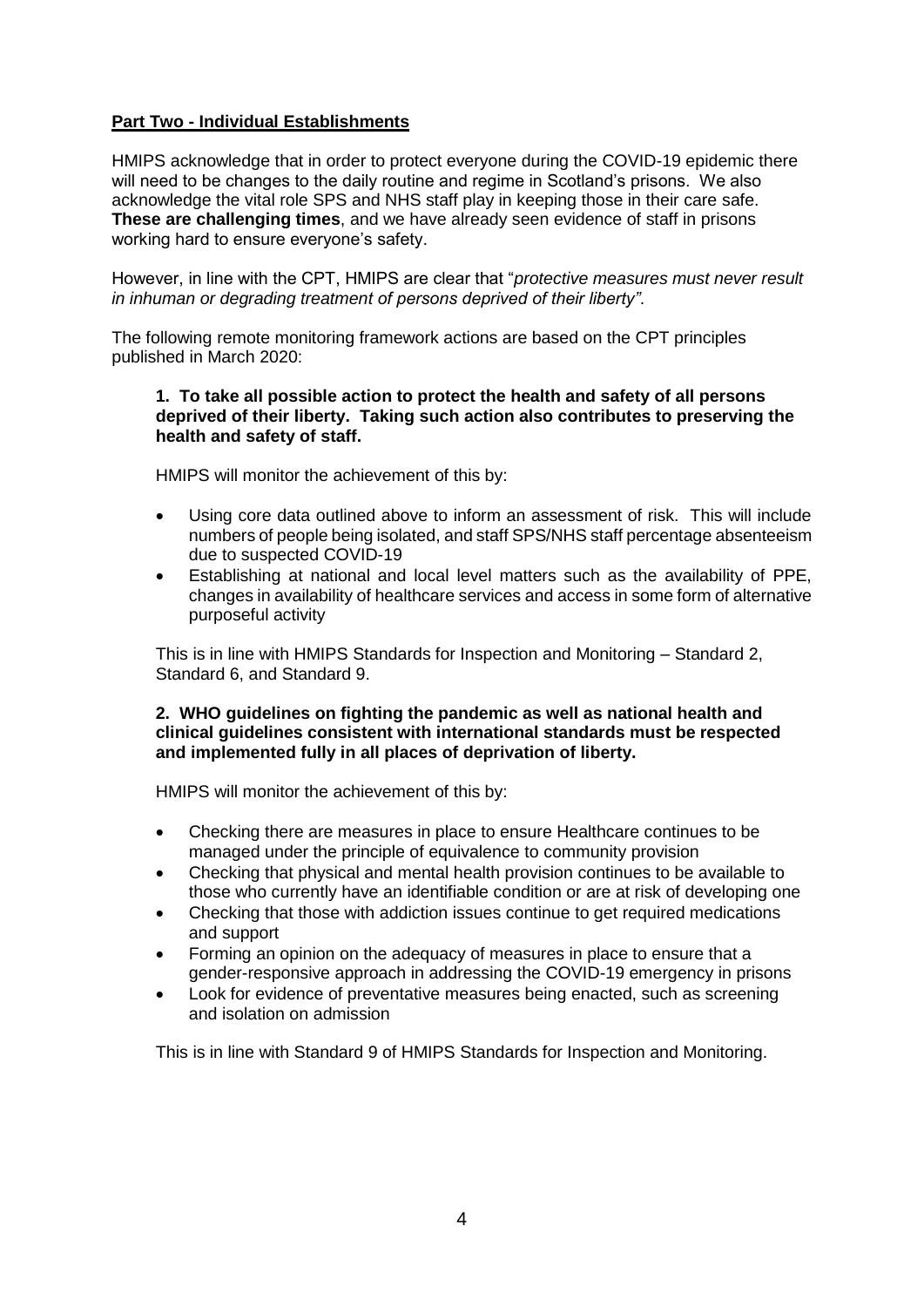**3. Staff availability should be reinforced, and staff should receive all professional support, and health and safety protection, as well as training necessary in order to be able to continue to fulfil their tasks in places of deprivation of liberty.** 

HMIPS will monitor the achievement of this by:

- Using core data outlined above to inform an assessment of risk. This will include numbers of people being isolated and SPS/NHS staff absent numbers due to suspected COVID-19
- Assessing the impact of SPS agreed actions such as the redeployment of staff from Head Office to an operational setting
- Looking at detail of any training about COVID-19 and associated support for staff

This is in line with HMIPS Standards for Inspection and Monitoring – Standard 3, and Standard 8.

**4. Any restrictive measure taken vis-à-vis persons deprived of their liberty to prevent the spread of COVID-19 should have a legal basis and be necessary, proportionate, respectful of human dignity, and restricted in time. Persons deprived of their liberty should receive comprehensive information, in a language they understand, about any such measures.** 

HMIPS will monitor the achievement of this by:

- Checking that the revised process for people being detained under Revised Rule 41 Process for those held in Isolation Due to COVID-19 are being adhered to
- Looking at the communication shared with prisoners about the changes and ensuring they are in a format/language people can understand
- Checking mitigations to limit the impact of any restrictions are in place, fair, and proportionate

This is in line with HMIPS Standards for Inspection and Monitoring - Standard 1, and Standard 4.

#### **5. As close personal contact encourages the spread of the virus, concerted efforts should be made by all relevant authorities to resort to alternatives to deprivation of liberty. Such an approach is imperative, in particular, in situations of overcrowding.**

HMIPS will monitor the achievement of this by:

- Monitoring the application and effectiveness of wider justice actions such as the reduction in the number of courts operating, and any legislation introduced to reduce overcrowding or encourage the use of alternatives to custody
- Monitoring that current options available such as the use of early release instruments, for example Home Detention Curfews, Parole and Bail are maximised
- Ensuring processes to progress people towards release are maintained as far as is possible

This is in line with HMIPS Standards for Inspection and Monitoring – Standard 5, and Standard 7.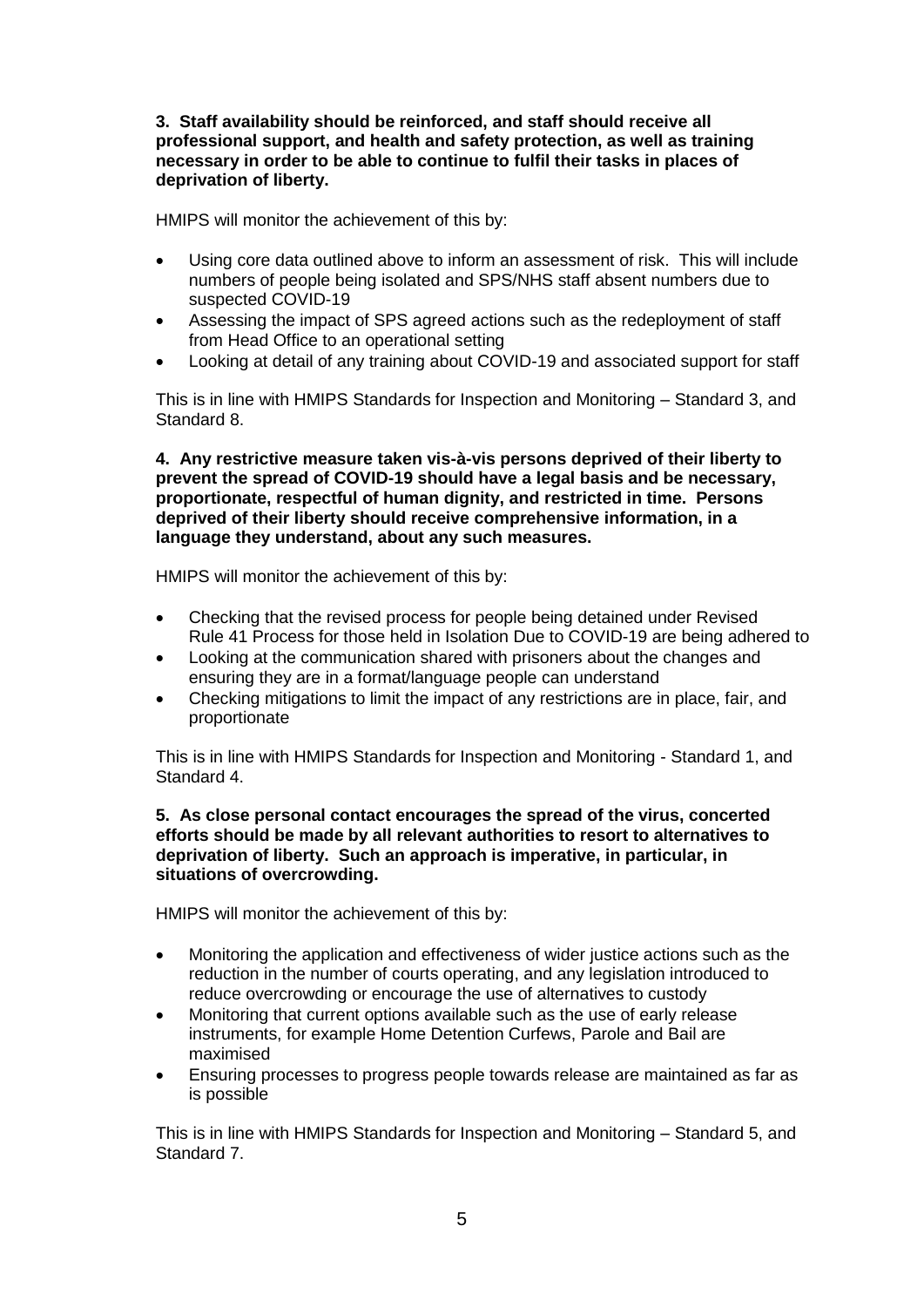**6. With regard to the provision of healthcare, special attention will be required to the specific needs of detained persons with particular regard to vulnerable groups and/or at-risk groups, such as older persons and persons with preexisting medical conditions.** 

HMIPS will monitor the achievement of this by

- Using the prison population as part of the risk assessment process. For example, HMP Glenochil has a high concentration of older people with complex needs
- Checking appropriate measures and supports are in place where required, for example contingency plans to ensure the continuation of social care provision
- Checking appropriate and ongoing processes are in place for people subject to Talk to Me procedures
- Checking processes are in place to support people with pre-existing health conditions

This is in line with HMIPS Standards for Inspection and Monitoring – Standard 3, and Standard 4.

**7. Fundamental rights of detained persons during the pandemic must be fully respected. This includes in particular the right to maintain adequate personal hygiene, and the right of daily access to the open air. Any additional restrictions on contact with the outside world, including visits, should be compensated for by increased access to alternative means of communication.**

HMIPS will monitor the achievement of this by:

- Obtaining detail of the continuation of daily regimes, including access to showers when no in-cell showers exist, and access to time outside
- Monitoring the length of time any restriction to matters such as time outside are in place for, to ensure proportionality, and that all means of resolution are being explored
- Monitoring the implementation and impact of agreed actions such as increased availability of virtual visits or the provision of access to mobile 'phones
- Looking at arrangements in place for communication with families

This is in line with HMIPS Standards for Inspection and Monitoring – Standard 3, Standard 4, and Standard 6.

#### **8. In cases of isolation or placement in quarantine of a detained person who is infected, or is suspected of being infected, by the COVID-19 virus the person concerned should be provided with meaningful human contact every day**.

HMIPS will monitor the achievement of this by:

- Looking at processes in place to ensure in-cell activity is available to those suspected of having COVID-19 and are well enough to participate
- Ensuring a television is available to those who are isolated
- Ensuring there is a daily check on wellbeing in a way that maintains the health and safety of all parties
- Monitoring that people have access to meaningful human contact, for example by audio visual or telephone communication
- Monitoring the time people are held in isolation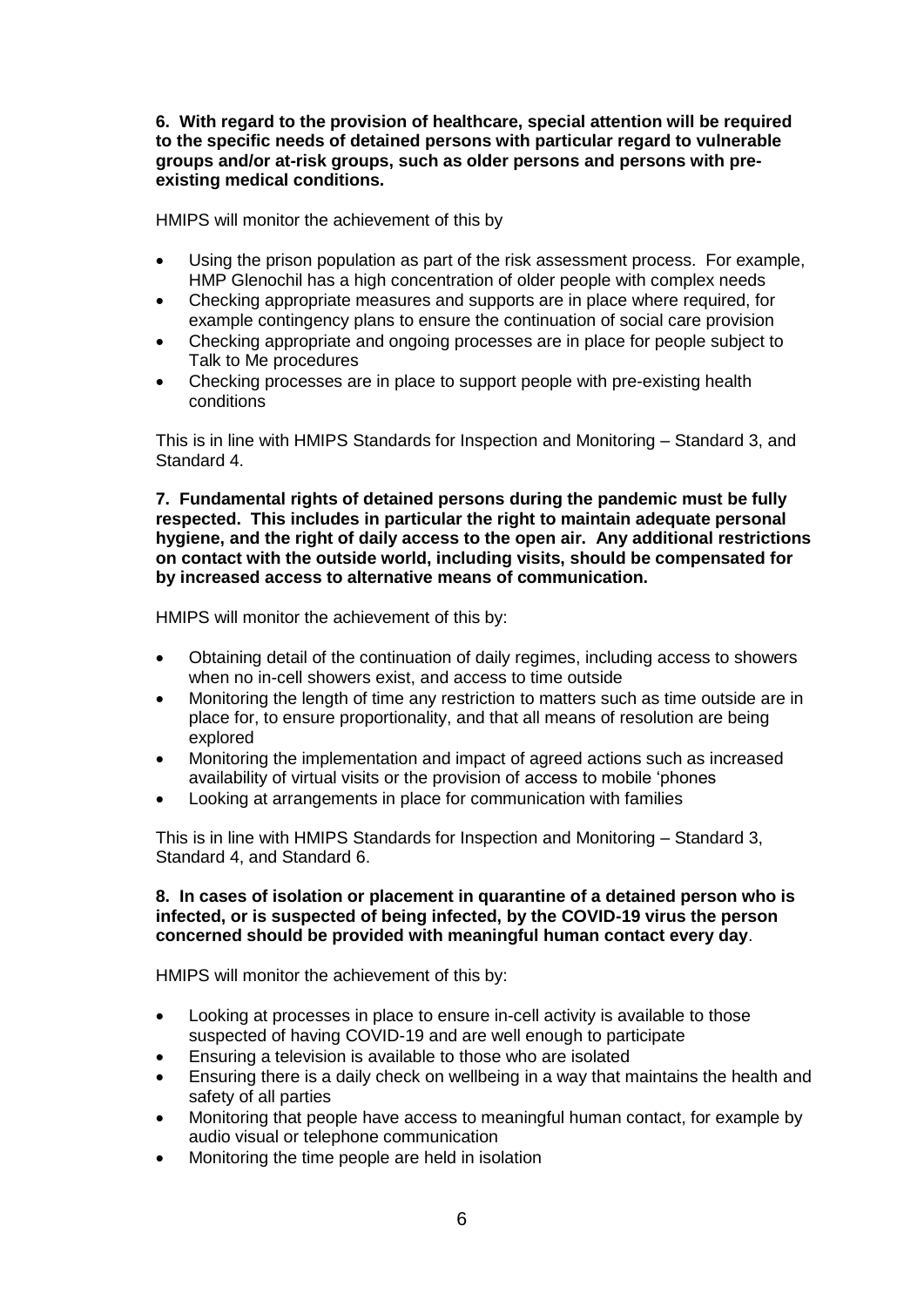This is in line with HMIPS Standards for Inspection and Monitoring – Standard 3, Standard 4, and Standard 6.

**9. Fundamental safeguards against the ill-treatment of persons in the custody of law enforcement officials (access to a lawyer, access to a doctor, notification of custody) must be fully respected in all circumstances and at all times. Precautionary measures (such as requiring persons with symptoms to wear protective masks) may be appropriate in some circumstances.** 

HMIPS will monitor the achievement of this by:

- Checking arrangements in place to ensure access to fundamental agencies, for example lawyers
- Checking arrangements in place to ensure effective communication about matters relating to custody, such as date of liberation
- Checking effective communications are in place about any changes to the regime, or usual functioning of the prison for all relevant parties including prisoner, their families, and other relevant agencies
- Looking at arrangements that are in place with partner agencies in the community to ensure safety, clarity, and fair treatment
- Ensuring adequate measures are in place to prevent stigmatisation or marginalisation of individuals or groups who are considered to be potential carriers of viruses

This is in line with HMIPS Standards for Inspection and Monitoring – Standard 1, Standard 4, and Standard 7.

**10. Monitoring by independent bodies, including the NPM, and the CPT, remains an essential safeguard against ill-treatment. States should continue to guarantee access for monitoring bodies to all places of detention, including places where persons are kept in quarantine. All monitoring bodies should, however, take every precaution to observe the 'do no harm' principle, in particular when dealing with older persons and persons with pre-existing medical conditions**.

HMIPS will monitor the achievement of this by:

- Making arrangements to speak to prisoners, for example prison listeners or peer supporters
- Making arrangements for meetings with prison establishment Governors should HMIPS deem there is a particularly high risk. Taking account of health and safety this will include access to the prison to look at conditions
- Escalating serious concerns to senior officials within SPS and the Scottish Government if necessary

This is in line with HMIPS Standards for Inspection and Monitoring – Standard 3, Standard 4, and Standard 5.

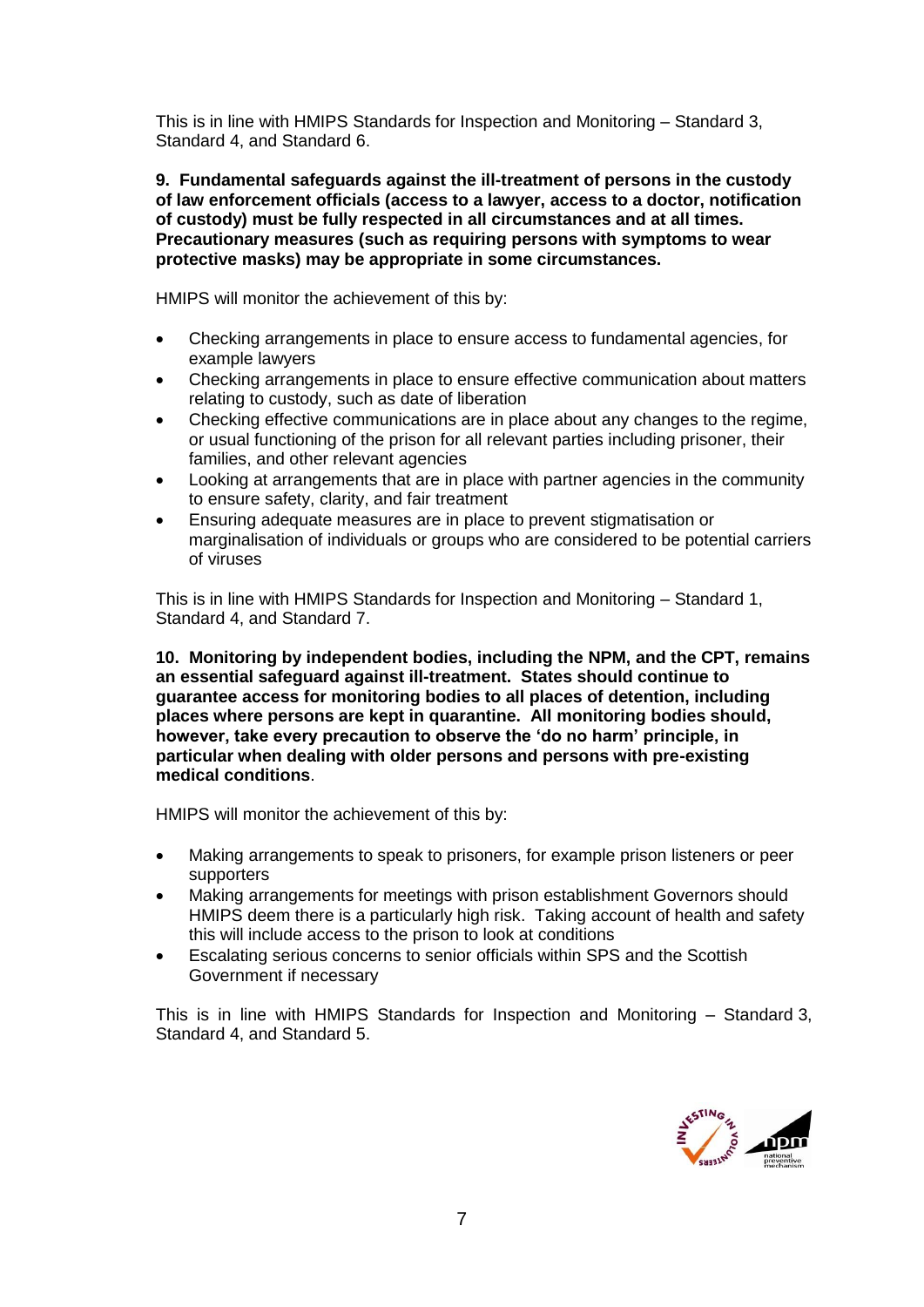## **Part Three - Projects**

HMIPS values and appreciates the contribution made to ensuring fair treatment of the development of the system. To this end there are a number of projects we would like to work on in partnership with IPMs. This project list is not exhaustive and will be regularly updated as tasks are completed:

- 1. Equality Impact Assessment for the recruitment process
- 2. Revising the annual review process
- 3. Review of core training
- 4. A model for IPM Peer Support
- 5. Guidance/procedures for monitoring in two establishments
- 6. Model/pilot for shifting monitoring focus from requests to wider observed practise
- 7. IPM representation on the IPM Advisory Group

As the work can be done virtually, IPMs from across the country will be invited to be part of small working groups facilitated by PMCs. Once agreed, time lined action plans will be produced.

## **Part Four – Reporting**

Findings from the remote monitoring framework will be reported in four ways:

- 1. Weekly to the HMCIPS and IPMs with issues escalated to local prison Governor or agreed SPS contact and, if appropriate, to Interim Chief Executive of SPS
- 2. Fortnightly to the Scottish Government Director of Justice
- 3. Monthly to the Cabinet Secretary for Justice
- 4. Monthly updates for the prison population

This is to ensure all relevant parties are kept informed, and to ensure the escalation of any issues as required.

**HMIPS April 2020**

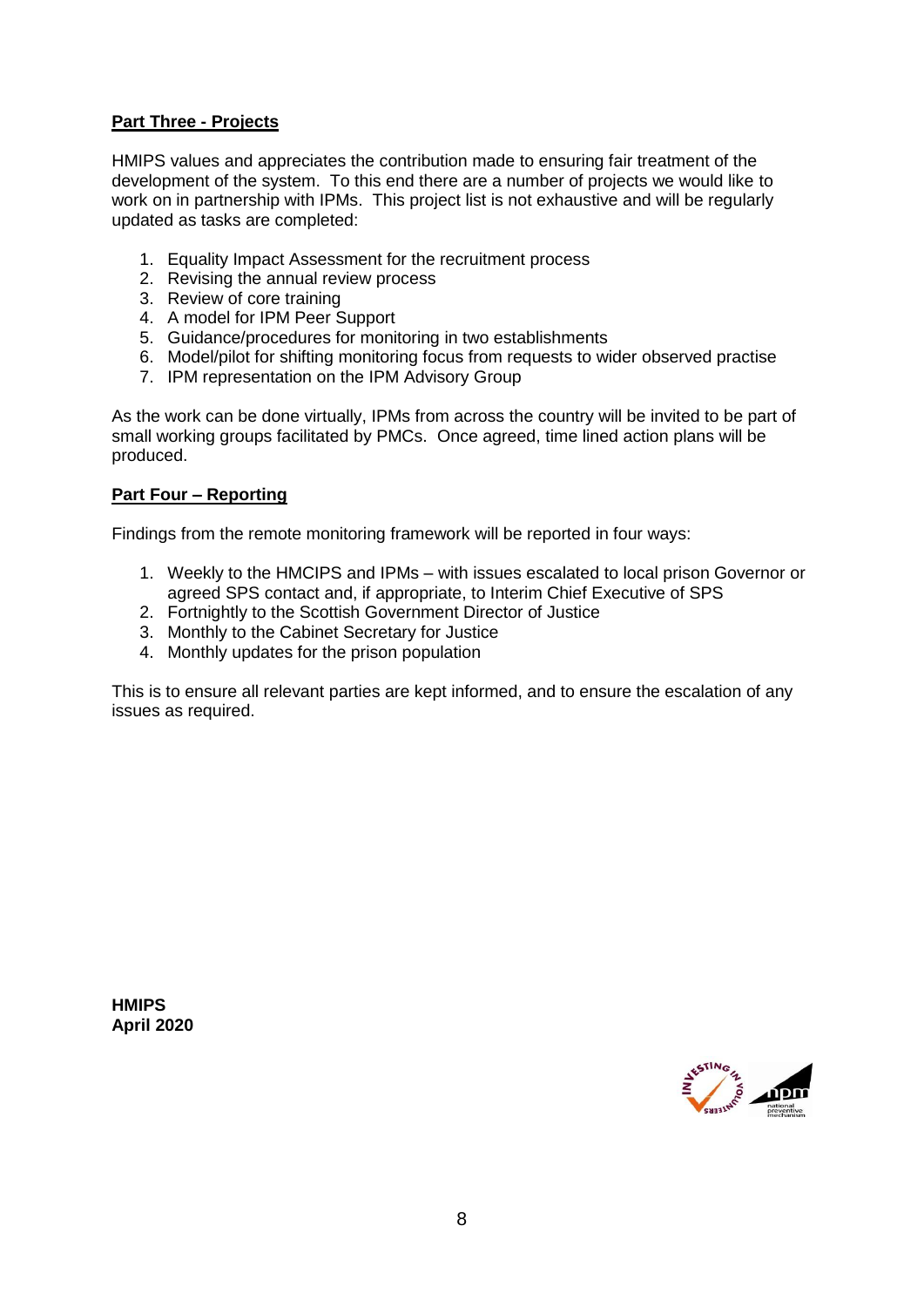**Appendix 1**

#### **Core Information Requested from SPS Headquarters (By Establishment)**

| <b>Requested Detail</b>                                       | <b>Response</b> |
|---------------------------------------------------------------|-----------------|
| Prison population                                             |                 |
| No. of suspected cases of COVID-19                            |                 |
| Percentage reduction in staff numbers SPS                     |                 |
| Allocated risk rating based on intelligence/current situation |                 |
| Percentage reduction in staff numbers healthcare              |                 |
| Availability of PPE for staff                                 |                 |
| New restrictions/changes to healthcare provision              |                 |
| Regime restrictions (type, location and length of time)       |                 |
| Restrictions on/changes to access to time outside or a shower |                 |
| Changes to/restrictions on visits                             |                 |
| Changes to process for progression or release                 |                 |
| Action taken to mitigate impact of any changes to Regime      |                 |
| Healthcare                                                    |                 |
| <b>Time Outside</b>                                           |                 |
| <b>Access to Shower</b>                                       |                 |
| <b>Visits</b>                                                 |                 |
| Progression                                                   |                 |